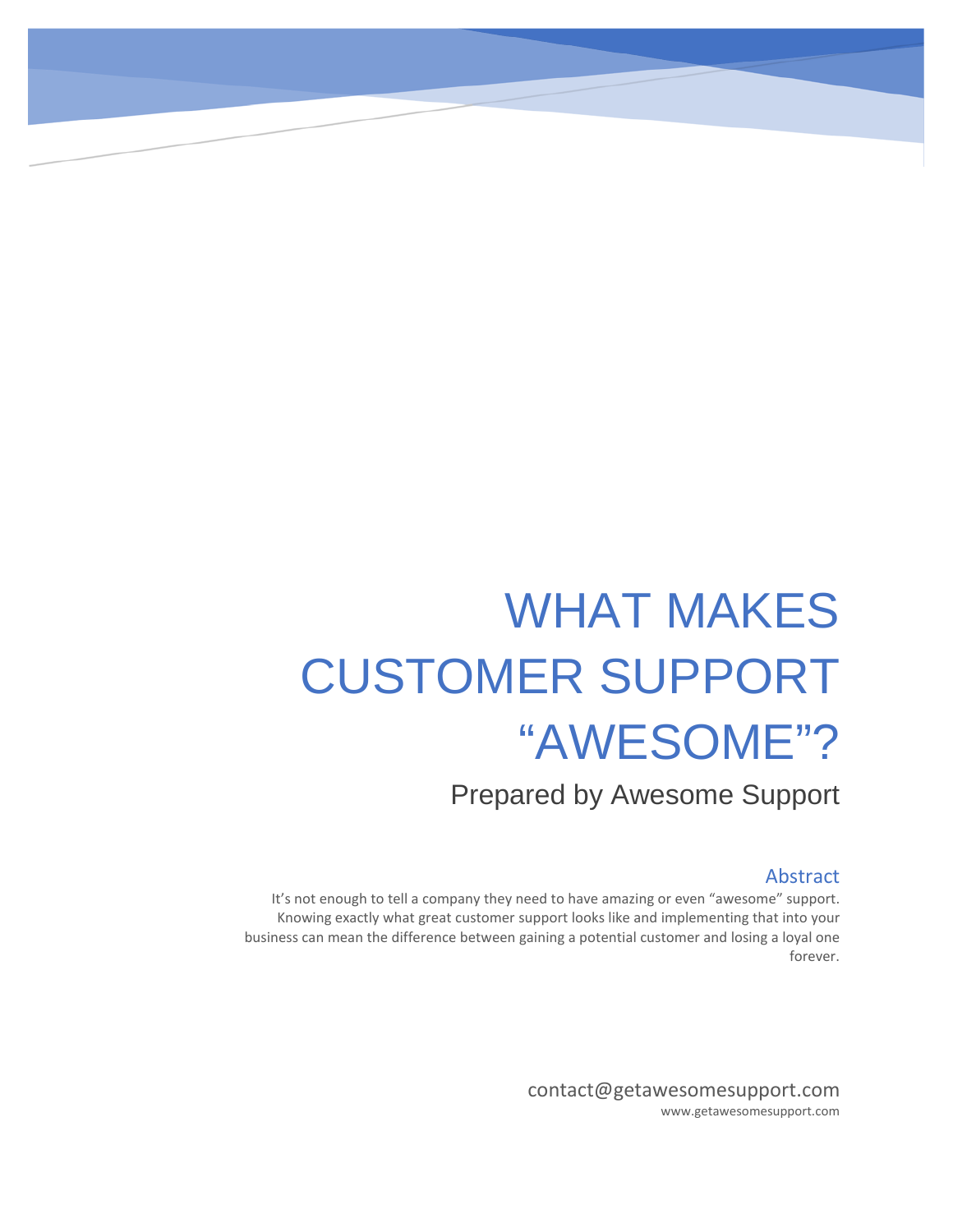# What Makes Customer Support "Awesome"?

It's not enough to tell a company they need to have amazing or even "awesome" support. Knowing exactly what great customer support looks like and implementing that into your business can mean the difference between gaining a potential customer and losing a loyal one forever. So, let's go through the core elements your customer support *needs* to have if you want to nurture long-lasting relationships with customers.

The highest level of support your staff can offer is being able to solve a customer's problem, but that's too basic. There's a lot more that goes into a positive customer service experience than simply having a problem resolved.

Here's a quick rundown of the elements you need to make sure your staff is offering:

- They handle support requests in a timely manner.
- They keep the number of staff members a customer needs to interact with to a minimum.
- They are friendly.
- They go above and beyond whenever possible.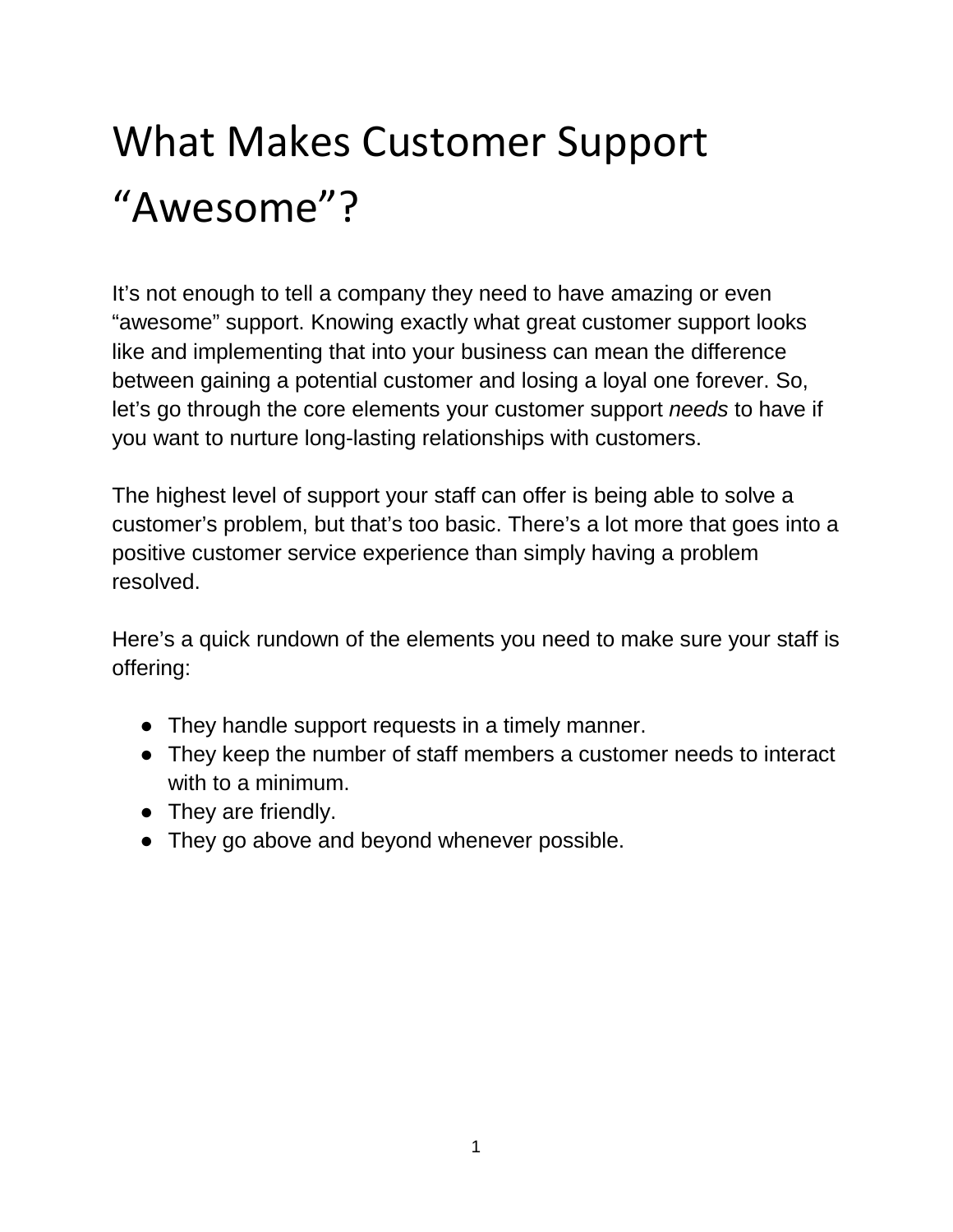### Handle Support Requests in a Timely **Manner**

This one should be fairly obvious. It's simple. The longer a support request goes unresolved, the more frustrated your customer becomes. Resolving a request in a timely manner should be something your company strives to improve. If your product isn't great in the first place and a customer experiences problems with it, having a support request go unanswered for an unreasonable amount of time can be the tipping point they need to cut ties with you.

Solving problems is important, but resolving a support request and having it end on a positive note should always be your number one priority. This sometimes means being upfront with a customer and telling them you cannot fulfill their request, as scary as it may seem.

If you have to choose between honesty and having an unresolved ticket put on hold for an unknown amount of time, go with honesty. Be careful with the way you tell a customer "no" though. More on that later.

### Make Things Convenient for Your **Customer**

This point plays off of the last one. If your customer is contacting you about a problem they're having, you're already inconveniencing them. Don't make things worse by taking too long to answer, taking too long to solve the problem or passing them between staff members.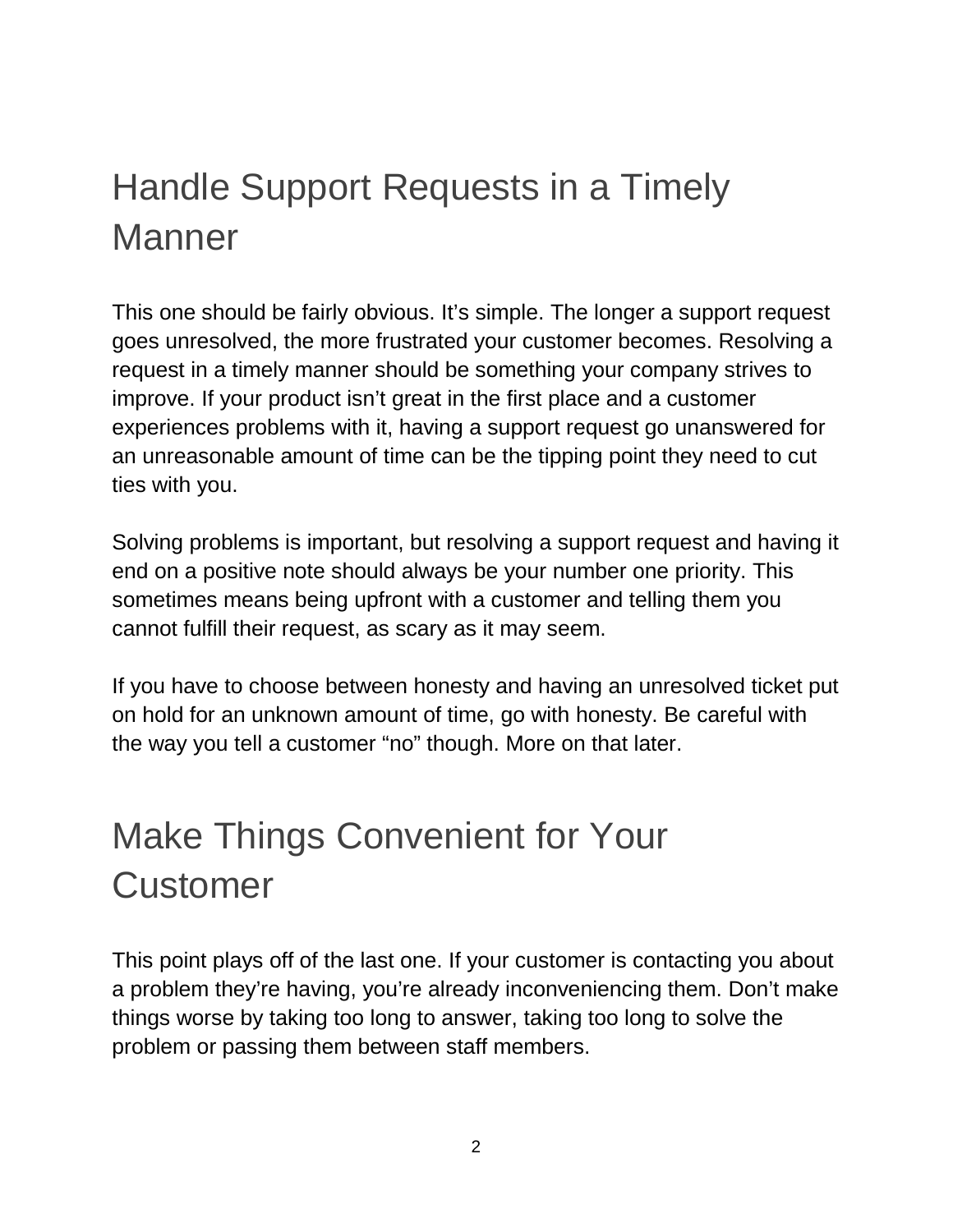If you absolutely *have* to involve another staff member, do it right. Never do this:

*"I'm sorry, but I'm not able to take care of this problem. Please contact Steve in billing at 1-800-555-5555."*

or

*"I'm sorry, but I'm not able to take care of this problem. Please email Steve in billing at steve@companydomain.com."*

Instead, you should say something along the lines of this:

*"I'm sorry, but this problem is outside of my comfort zone. Let me talk to Steve, our billing guy, and get back to you as soon as possible."*

If you have to, have Steve contact the customer himself. Never instruct the customer to do so. If you're using Awesome Support, you can create a ticket for the customer and hand it off to Steve conveniently within the Awesome Support dashboard. **Make sure you tell the customer you're passing the request on to someone else.**

### Be Friendly No Matter What

This is another obvious one. Unfriendly customer support agents are detrimental to your company's reputation. This goes double if the agent isn't able to solve the customer's problem and doesn't resolve their request in a timely manner.

You need to maintain a polite and well-mannered tone throughout your interaction with a customer. You need to be as friendly as possible no matter how rude and unruly they are. We'll learn how to navigate this minefield in a bit.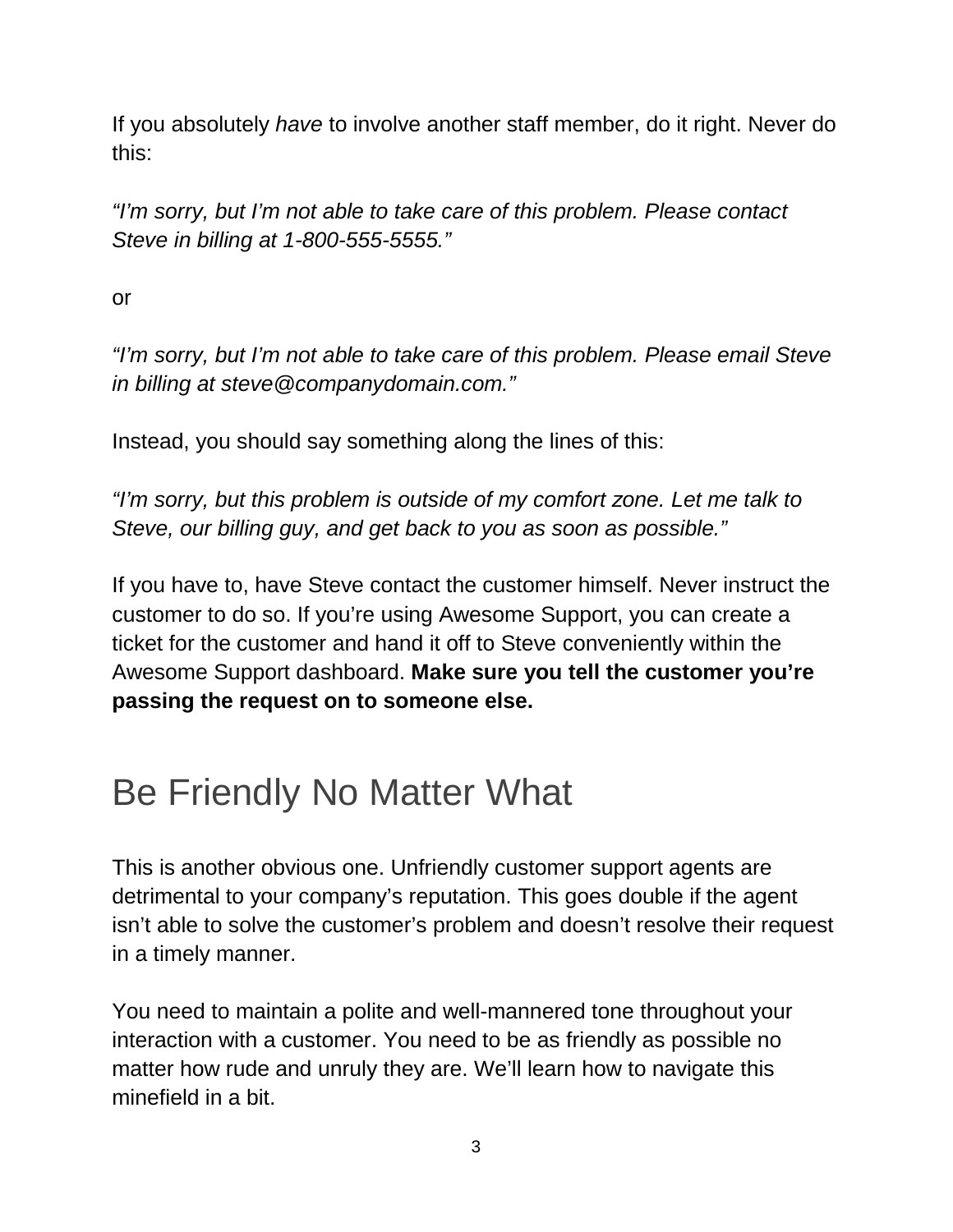### Go Above and Beyond Whenever Possible

Customer support requests typically fall into two categories at the basic level:

- Requests you're not able to solve.
- Requests for issues with the core version of your product or service that you're able to solve with ease.

However, there will be times when a customer contacts you about an unusual issue or request. This could be a request for a new feature or a fix to an unusual bug they're experiencing. These types of requests can turn average customers into loyal fans if you're able to solve them.

We'll get into how to handle requests like these later on.

## Let's Get Into Specifics

We've gone over the core elements your customer support should be comprised of. Now, let's get into specifics. Here's what we'll be talking about:

- How to organize your support queue.
- How to handle feature requests properly.
- How to say "no" to a customer, the right way.
- How to handle difficult customers.
- How to go above and beyond for customers.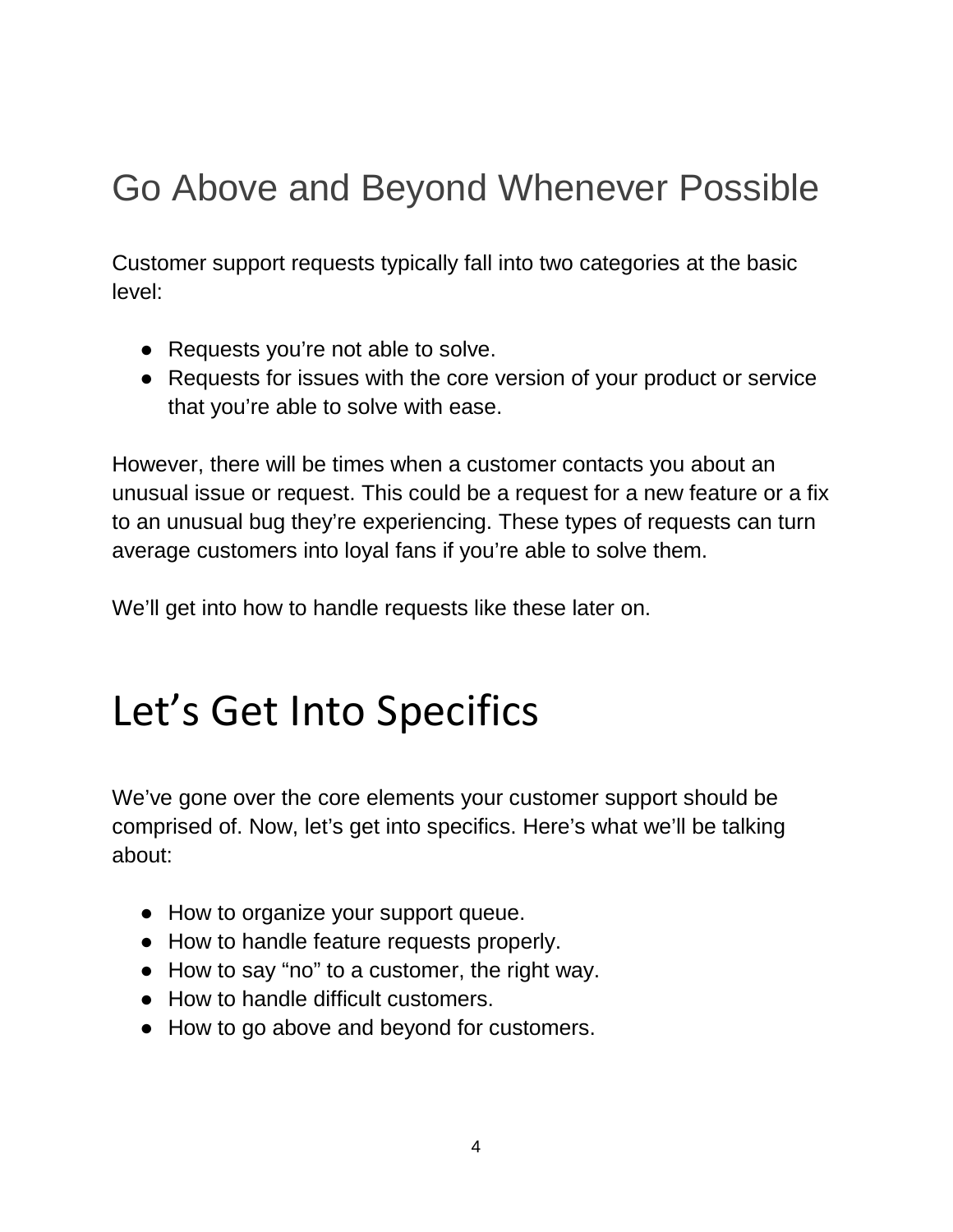### Organizing Your Support Queue

Learning how to organize your support queue based on priority is a must, especially if you find yourself getting overwhelmed by the number of support requests your company receives. Awesome Support has color codes you can use to create and assign labels to each ticket.

To streamline the process of dealing with a heavy support queue, handle requests in this order:

- 1. "Thank Yous" and General Messages
- 2. Urgent Requests
- 3. General Questions
- 4. Feature Requests

#### **1. "Thank Yous" and General Messages**

These are general messages of customers thanking you for your product or service. They may also be questions or other inquiries that can be answered in 30 seconds or less.

#### **2. Urgent Requests**

These are requests for urgent problems that could cause you to lose a customer if they aren't handled as quickly as possible. Problems that fall under this category include billing requests and issues a customer is having with your product or service.

#### **3. General Questions**

These are questions you get on a regular basis or ones that are easy to answer. They include general "how do I do this" questions and pre-sales questions, such as "Does your app integrate with third-party storage services?"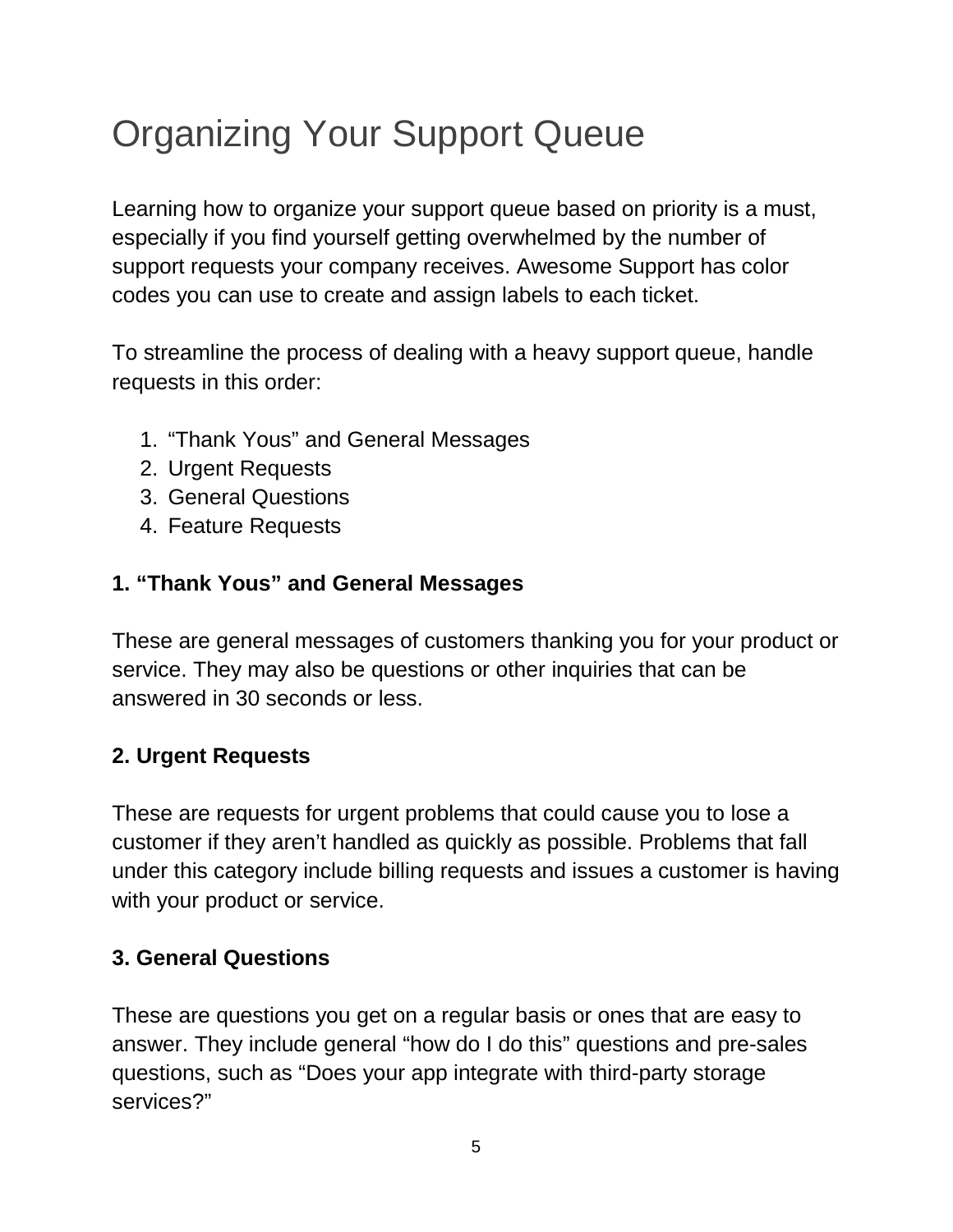Your website should have a dedicated section for a list of FAQs or a fullyfeatured knowledge base customers can use to solve their own problems and gain access to such information quickly. This can reduce the number of requests you receive, and it can streamline the way you handle these types of requests.

Awesome Support comes with a canned-response feature you can use for this purpose. We even allow you to build a list of FAQs, which you can fill with responses you send to customers. After you send a response to a customer, you can have the software create a FAQ for the question/response automatically with one-click. No extra work on your part.

#### **4. Feature Requests**

Feature requests are suggestions and ideas customers would like you to implement specifically for them or your global product/service. These usually aren't urgent, and you should never rush to implement a new feature simply because a customer requests it, so these go to the bottom of the queue.

### How to Handle Feature Requests

You should not be tempted to implement each and every request customers ask of you, as stated before. You'll wind up with a bloated product filled with clutter and too many unnecessary "filler" features that serve very little purpose. Here's what to do instead.

Start by asking the customer why they want the feature implemented in your product. In short, what you need to do is get them to tell you about the actual problem they're having, not the magical feature they feel will solve it.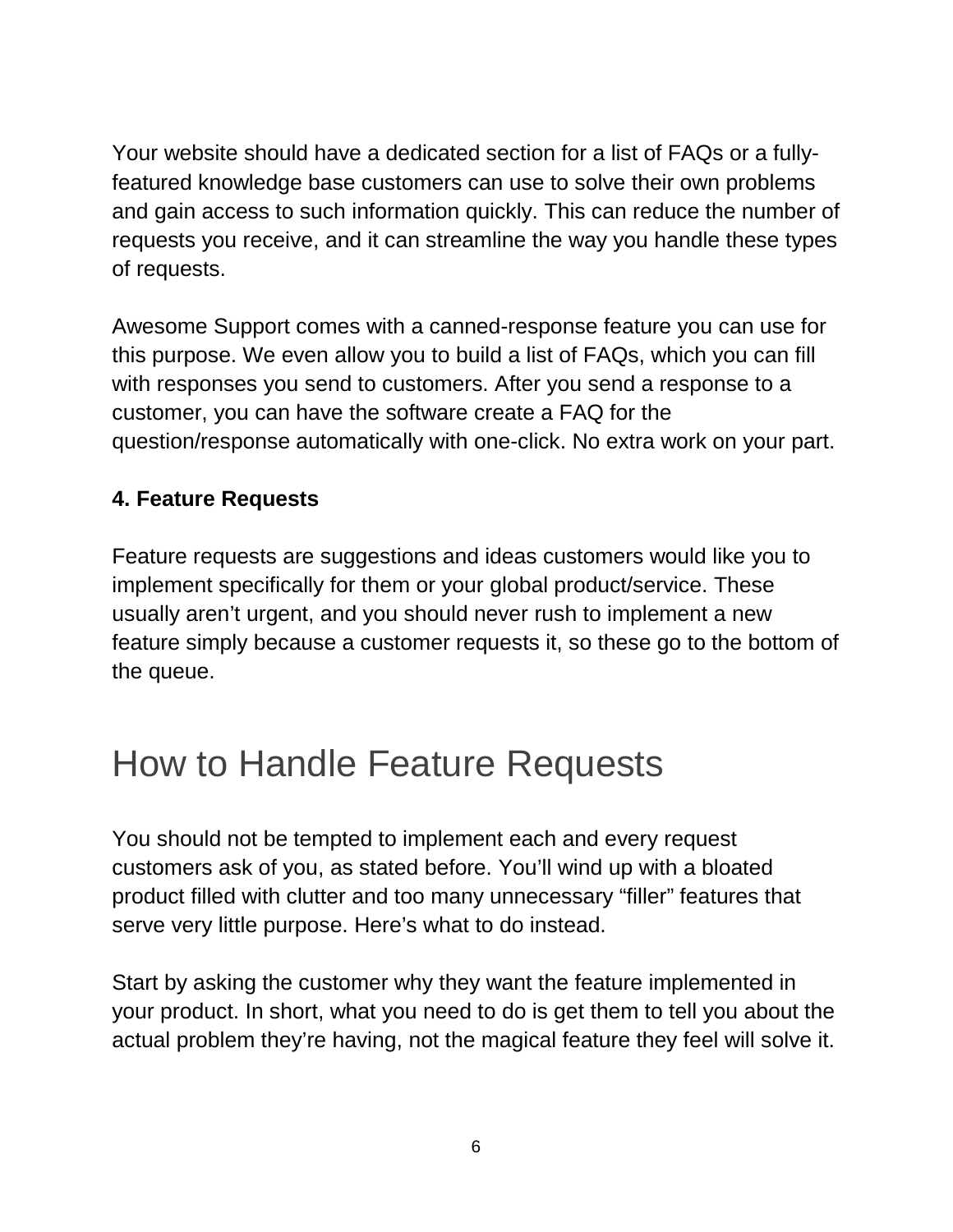You may have a feature that already takes care of the problem, or you and your team may be able to come up with a feature that can solve the problem more efficiently than the one the customer suggested could.

It's not your job to fulfill every request your customers make. It's your job to analyze the problems they're facing and provide solutions for them.

If you know without a doubt you have no plans to implement a feature a customer requests, let them down easy:

*Do This: "I'm sorry, but we have no plans to implement this feature in our product at this time. [Provide a reasonable explanation here.] We appreciate the input and hope you continue using and enjoying [insert product name here]."*

*Not That: "No. This feature is not something we are interested in."*

Nurture customers who submit feature requests with kindness, appreciation and respect. They're your most valuable customers. They're highly engaged with you and your brand, and they take your product seriously. They're the ones who hold the most influence over what features get added and which direction(s) your company takes.

### Saying "No" the Right Way

Life isn't perfect, and neither is the world of customer service. You'd be able to solve every problem your customers have in a timely manner in a perfect world. Instead, you'll find yourself having to say "no" to customers from time to time, disappointing them and possibly losing them as a loyal patron.

However, there are right ways to say "no" to a customer. Mastering the way you turn down requests from them can have a huge impact on their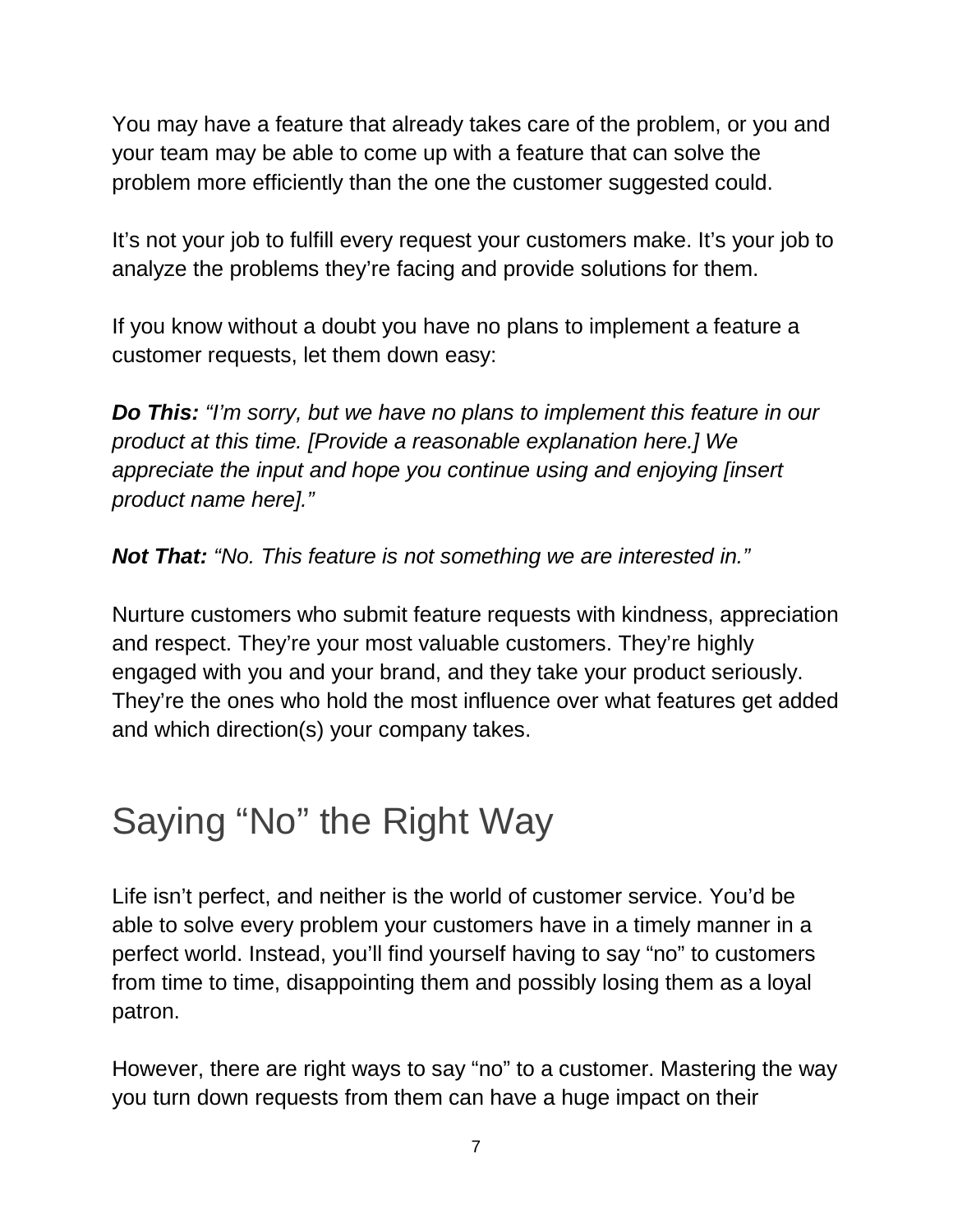perception of you despite the fact that you weren't able to solve their problem.

We already went over the importance of being honest with customers about whether or not you're able to solve a problem they're having. Basically, if you've gone through every possible option with input from other members of the support staff and even higher-ups in the company and still can't find a viable solution, you're better off being upfront with the customer.

An example of a right and wrong way to phrase this type of response:

*Do This: "I'm really sorry, but we aren't able to provide a solution for you. [Insert an explanation here]."*

*Not That: "Thank you for contacting us. We're sorry for the inconvenience. We will contact you after we review your request and produce an appropriate solution. Thank you for your patience."*

There are other times when you may need to say "no" to a customer but can spin it in a way that makes it seem as though you're saying "yes". A hard "no" can sound off putting.

These opportunities typically occur when a customer requests a feature that isn't available for the price plan they're on or asks for something your product or service does not provide in the way the customer wants. If a customer asks for a feature that's only available on plans higher than the one they have, don't simply tell them "You need to upgrade."

*Do This: "This feature is available on our premium plans. You'll be able to enjoy it when you upgrade. Click here to learn more about upgrading."*

*Not That: "No. This a premium-only feature."*

If your customer asks for a feature your product or service has but not in the way the customer asked, be upfront about it, and present an alternative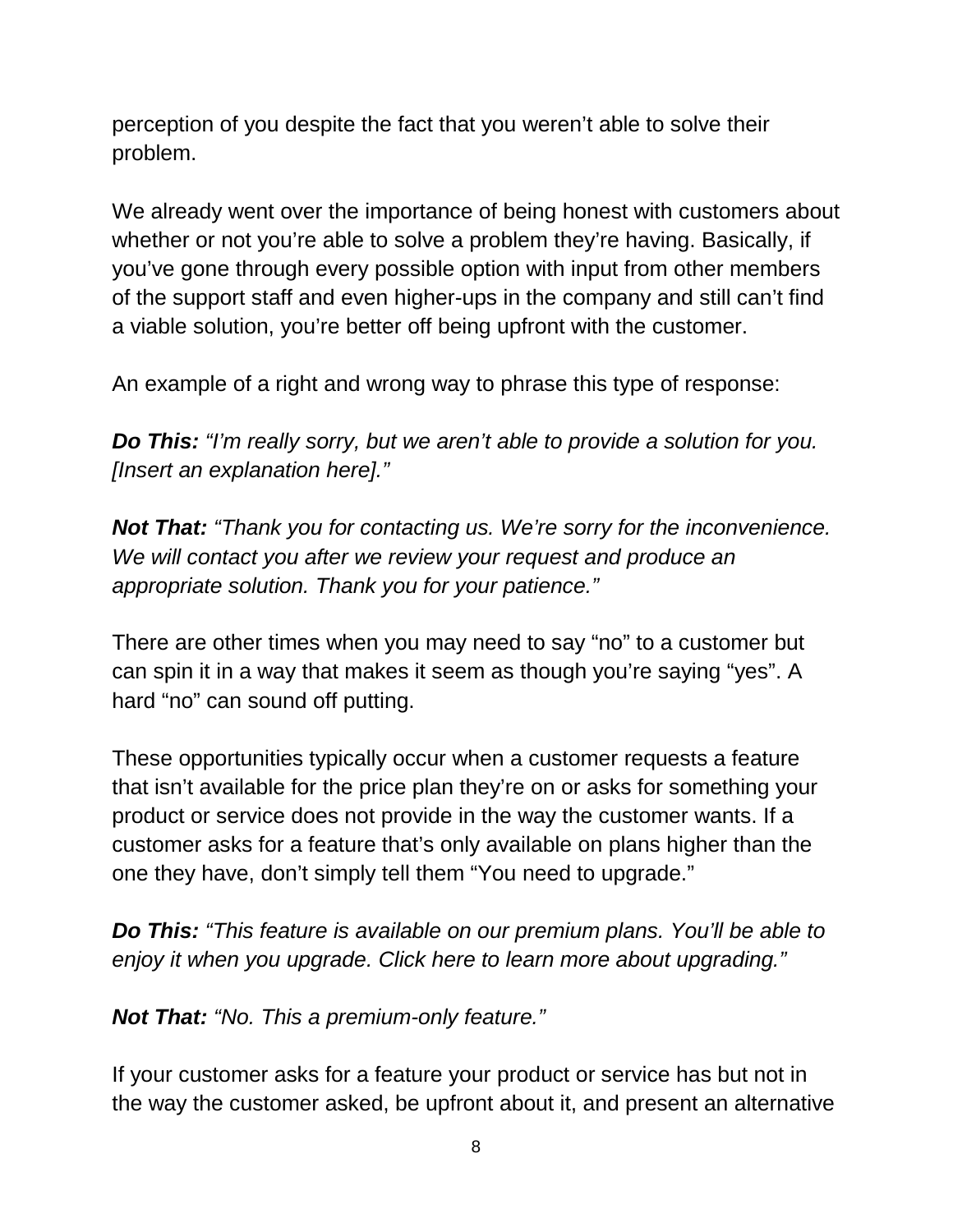to them. Here's an example using the question, "Do you support OneDrive?"

*Do This: "I'm sorry. We do not support OneDrive at this time. However, we do support integrations with Google Drive and Dropbox. I hope these are decent alternatives for you."*

*Not That: "No, our service does not support integration with OneDrive. We apologize for the inconvenience."*

### How to Handle Unruly Customers

You can have the most "awesome" customer support staff in the world, read every self-help guide out there and make every preparation available to you, but none of it will save you from having to deal with rude and unruly customers. The first step is a mental one. You need to stay calm, cool, collected and be as polite as you can no matter how difficult or negative the customer acts.

The second step requires knowing how to apologize to customers in a way that diffuses the attitude they're giving you, even if you screwed up and "totally deserve it." Listen to the problems they're expressing to you, not the negative energy they're sending your way. Apologize to them in a way a human would. This is not the time for canned customer service responses.

*Do This: "I'm really sorry you're having to put up with this. [Explain the issue thoroughly here. This isn't the time for excuses or vague responses.]."*

*Not That: "We apologize for the inconvenience. We are working on a solution and will contact you as soon as we are able to provide one."*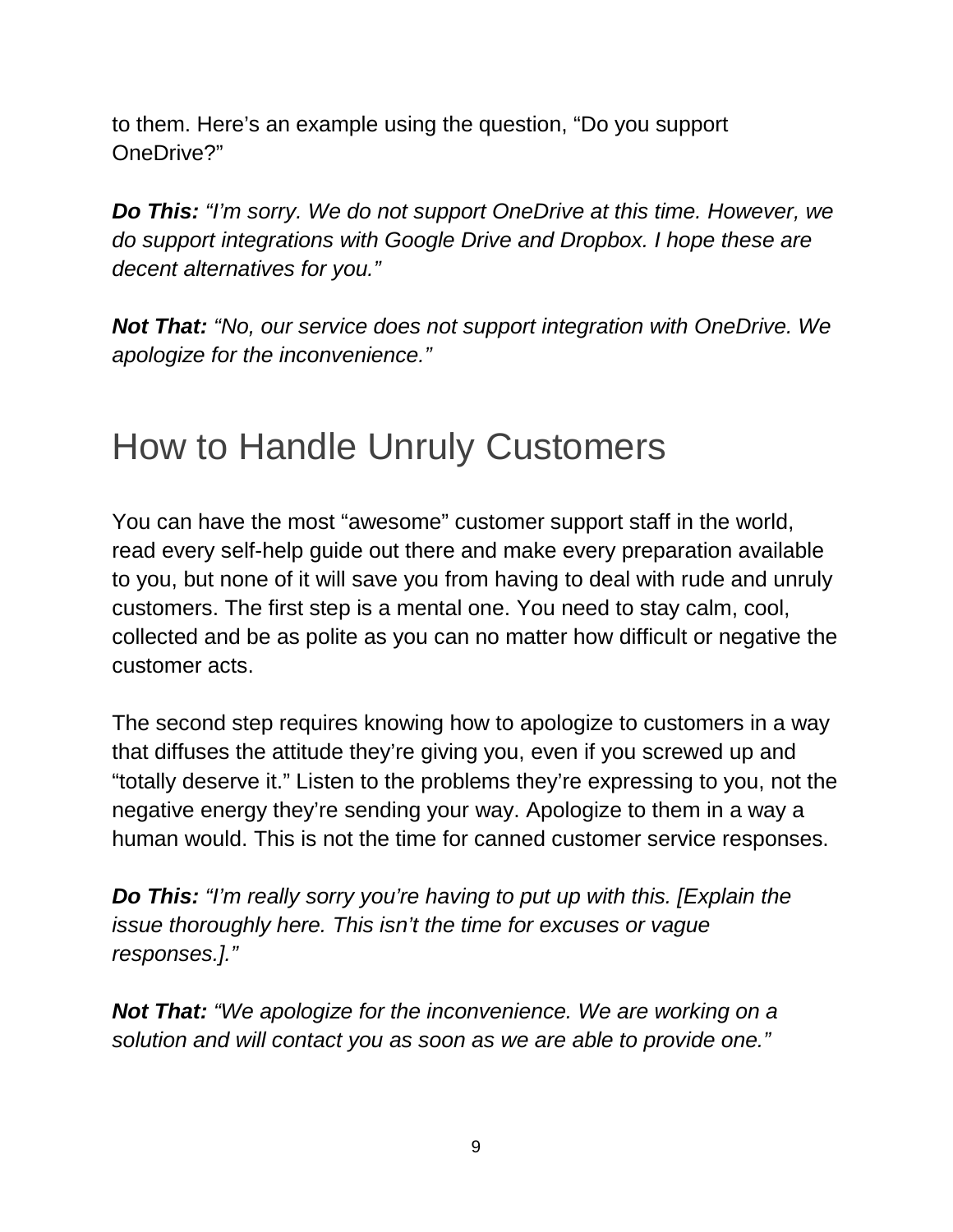When you explain the issue to your customer, don't beat around the bush, even if the problem is with a third-party service your product relies. For example, if your product relies on an integration with Google Drive, don't be quick to point fingers. Take the blame.

*Do This: "We are in communication with the Google Drive team and are working diligently to resolve the issue for you and the rest of our customer base."*

*Not That: "Google Drive's servers are down. We are unable to resolve the issue until the team at Google Drive gets their servers back up."*

If the problem is downtime that's affecting your entire customer base, communicate directly with your customers from one location. You can communicate with them through multiple social media platforms and even your email list, but you should have a single location customers can refer to for dedicated updates. Most companies use Twitter for this purpose (bigger companies use dedicated Twitter accounts for support purposes), but you can also use services like [Cachet](https://cachethq.io/) or [StatusPage.](https://www.statuspage.io/)

#### **What to Do When the Problem Accelerates**

If your customer is *really* upset and experienced a major inconvenience or loss of money due to the issue they had with your product or service, consider making an offer as compensation. Offer discounts for downtime. Offer free malware removal if you have software that was infected.

If you have a specific support agent that knows how to deal with difficult customers, transfer the problem over to them. Be aware of how overwhelmed you're becoming, and know when to hand the issue over.

With all that said, it's important to note how okay it is to cut ties with a customer. You don't *need* every customer at the end of the day, especially one that's tying up the support queue. Let the customer know you aren't able to resolve their issue, and offer a refund.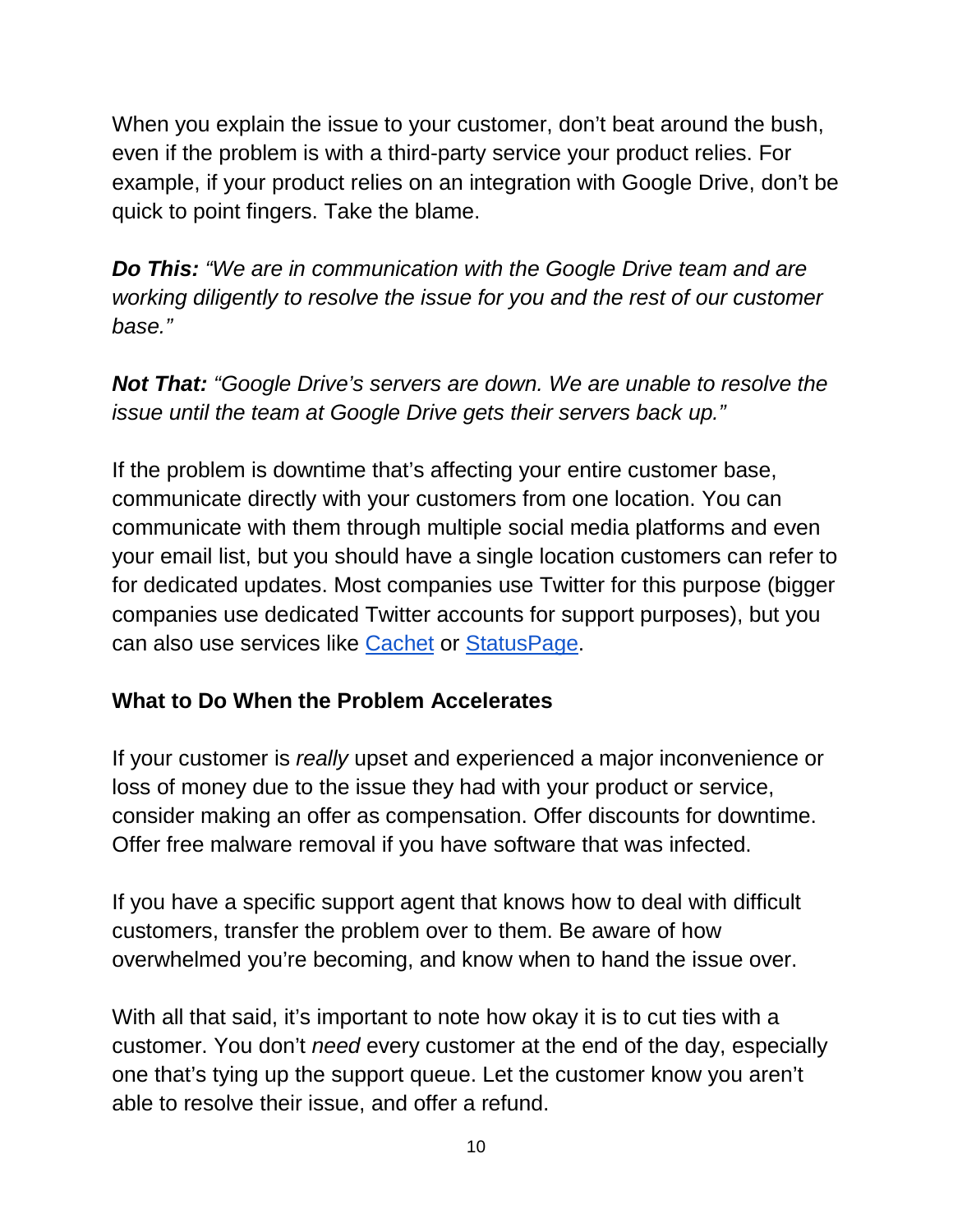### How to Go Above and Beyond for **Customers**

Again, going above and beyond is something that can turn general customers into loyal fans. Here are a few ways you can go the extra mile for your customers.

- Respond quicker than they expect.
	- Responding within a few hours typically impresses customers. If a request can be resolved within 15 minutes, take care of it. Don't put it off.
- Give unexpected discounts.
	- Customer appreciation goes a long way. Show your most dedicated and loyal customers you care by offering discounts to them when they upgrade or based on how long they've been a customer of yours.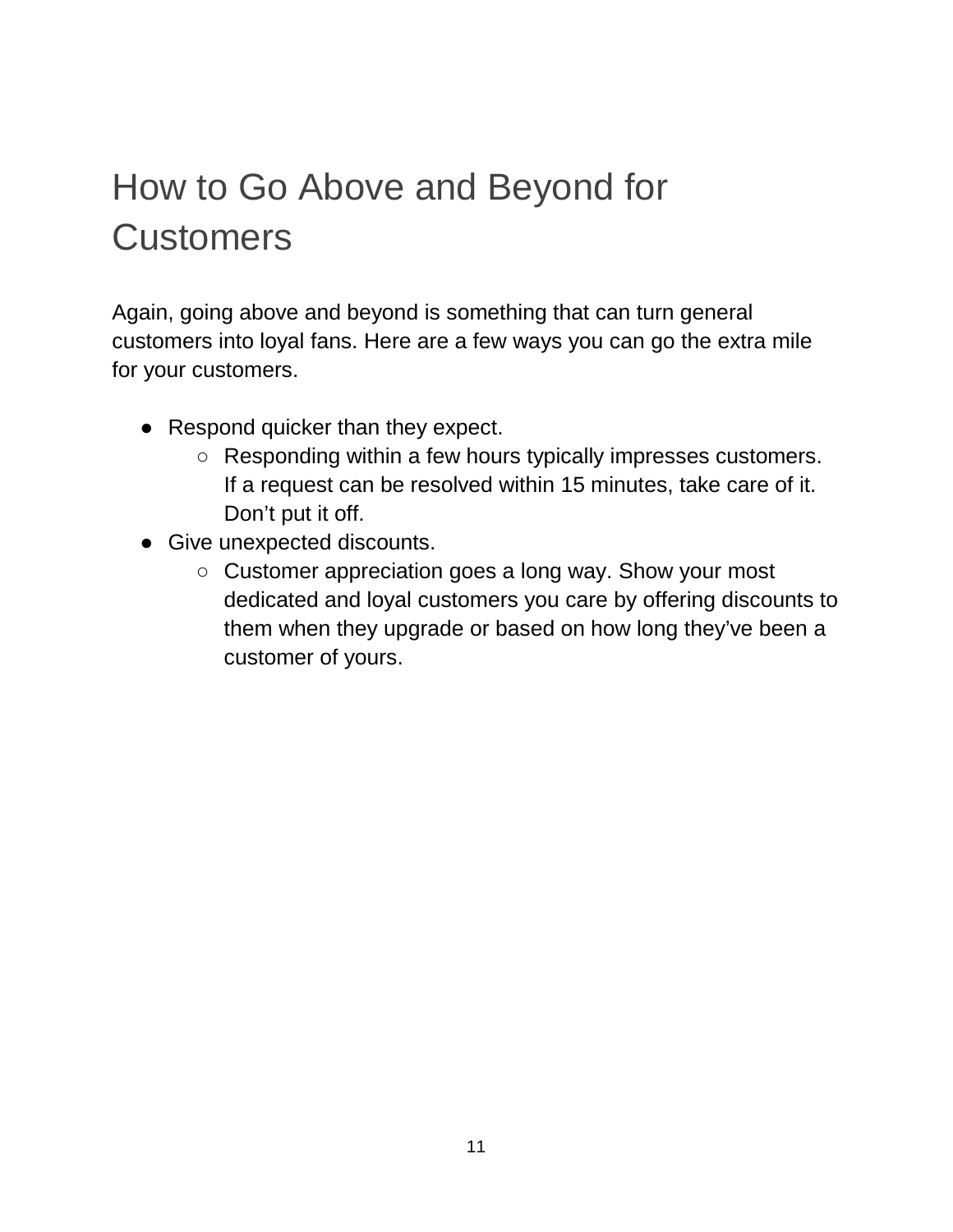### Customer Support Roundup

Let's wrap up by listing everything you need to take care of to optimize the way your company handles support.

- 1. Handle support requests in a timely manner.
- 2. Make things as convenient as possible for your customer.
- 3. Be friendly no matter how difficult a customer is.
- 4. Go above and beyond whenever you're able to.
- 5. Organize your support queue to increase how efficient your team handles requests.
- 6. Use feature requests as a way to discover what problems your customers are having.
- 7. Don't be afraid to say no to a customer, and deliver soft "nos" whenever possible.

We hope this guide has helped you learn how to optimize the way your company handles customer support. Good luck in your journey.